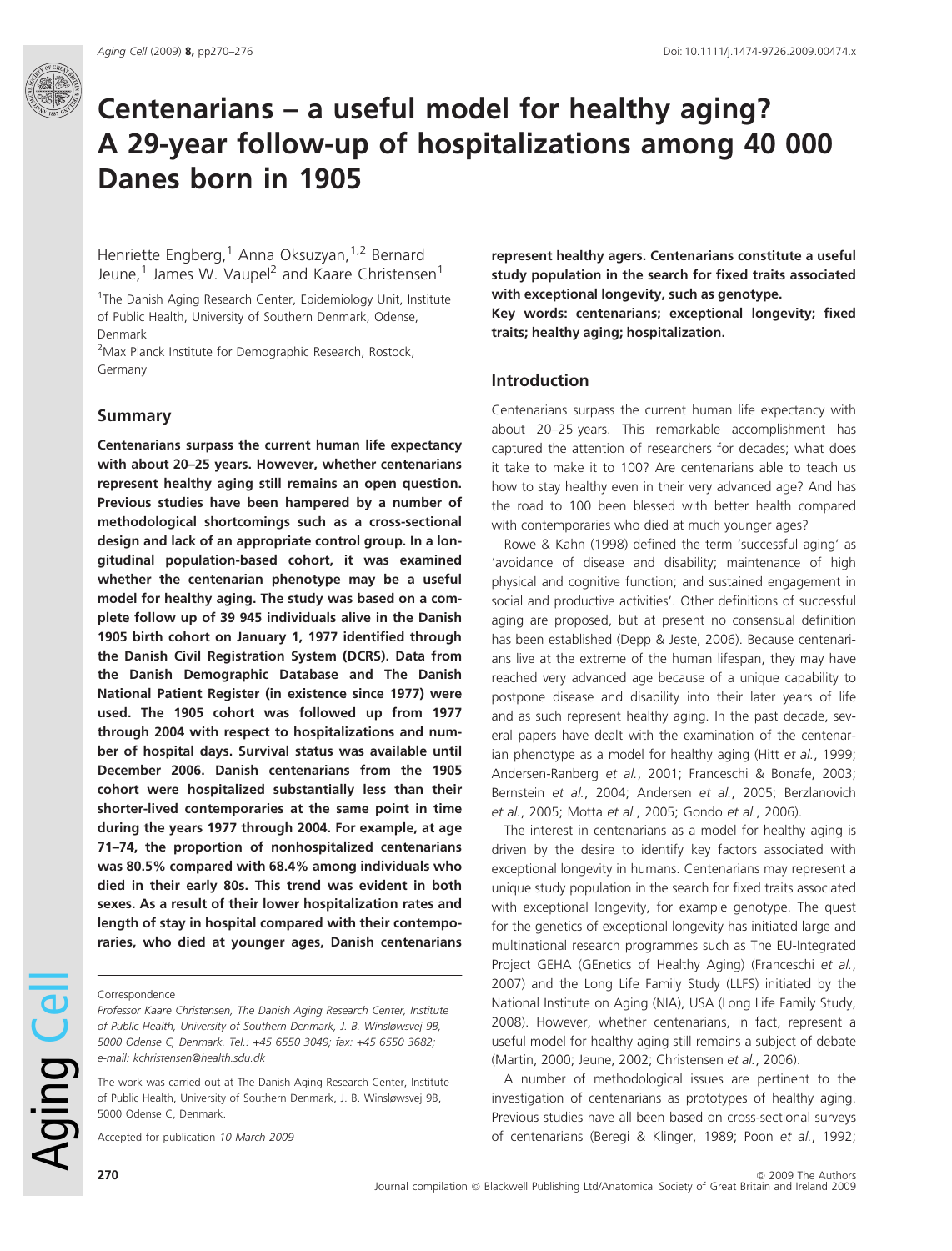Louhija et al., 1994; Candore et al., 1997; Samuelsson et al., 1997; Allard, 1998; Andersen-Ranberg et al., 1999, 2001; Perls et al., 1999; Motta et al., 2005; Selim et al., 2005; Gondo et al., 2006; Ozaki et al., 2007; Willcox et al., 2007; Darviri et al., 2008; Martin et al., 2008). Some use retrospective data collection to estimate the level of morbidity and disability before the respondents' 100th birthday (Hitt et al., 1999; Andersen-Ranberg et al., 2001; Willcox et al., 2007) and others compare centenarians with younger age groups (Candore et al., 1997; Andersen-Ranberg et al., 1999; Selim et al., 2005; Martin et al., 2008). A few of these studies indicate that centenarians have been healthy or well functioning throughout most of their lives (Samuelsson et al., 1997; Hitt et al., 1999; Willcox et al., 2007; Darviri et al., 2008). Key issues are the risk of high attrition rates and difficulties in identifying and locating every potential respondent for a survey (Hitt et al., 1999; Ozaki et al., 2007; Darviri et al., 2008), potentially leading to a selected study population. Age validation is crucial to the correct reports of centenarian prevalence (Jeune & Vaupel, 1999). Ideally, to avoid cohort effects, centenarians should be compared with members of their own birth cohort. Moreover, the trajectories of healthy aging are most preferably studied in a longitudinal framework, where information on relevant markers of aging processes is collected prospectively. Finally, a follow-up study requires a well-defined study population and careful ascertainment of each participant to minimize the risk of selection bias.

In the present study, we examined whether centenarians represent a useful model for healthy aging by following the complete Danish 1905 birth cohort from 1977, when there were 40 355 individuals alive in the cohort, until 2005 regarding hospitalizations and length of stay in hospital. We showed that centenarians in their 70s and 80s were hospitalized substantially less than their shorter-lived contemporaries.

## **Methods**

In Denmark, every citizen is listed in the Civil Registration System (CRS) by his⁄ her unique civil person registration number (CPR number). The CPR number identifies each individual, and through Statistics Denmark, it can be linked to several sociodemographic and health related registries. We used information from the Danish Demographic Database and the Danish National Patient Registry. Since 1977, when the register was established, every hospital admission and length of stay in hospital has been recorded and linked to each individual CPR number.

#### Study population

The study was based on the entire Danish 1905 birth cohort identified through the CRS. All individuals alive and living in Denmark on January 1, 1977 were included in the study, i.e. a total of 40 355 people aged 71–72 years. Individuals who permanently ( $n = 193$ ) migrated from Denmark during the

period April 1, 1968, through January 1, 2003, were excluded from the study population. In addition, individuals who temporarily ( $n = 217$ ) migrated from Denmark during the period before or after January 1, 1977, and returned some time between 1977 and 2003, were excluded from the study population. Thus, the study population consisted of 39 945 individuals, and of these 22 264 were women and 17 681 men. The 1905 cohort was followed up from 1977 through 2004 concerning hospitalizations and number of hospital days.

#### Measures

#### Vital statistics data

Information on the date of birth and the date of death was retrieved for every person in the cohort until December 2006. The cohort was then divided into 5-year-age groups, except for the first and the last one, according to age at death. The age groups were 71–74, 75–79, 80–84, 85–89, 90–94, 95– 99, 100+ years of age.

#### Hospitalization

Denmark has a free healthcare system, and the Danish National Patient Registry contains information about somatic hospitalizations, the number of hospital days and diagnoses for each individual admitted to a hospital in Denmark (Andersen et al., 1999). Information on hospitalization was available during the period January 1, 1977, through December 31, 2004, for every individual included in the study. Hospitalization was a binary variable indicating whether or not the participant had been hospitalized, and only inpatients qualified as hospitalized individuals. Except from the ICD-8 Y00-Y96 diagnoses (general medical examination or observation of different organ systems or in relation to child birth and pregnancy), and the ICD-10 Z00-Z99 diagnoses (factors influencing health status and contact with health services) and U00-U99 diagnoses (codes for special purposes such as SARS or contact with bacterial agents resistant to antibiotics), all hospital admissions were included in the study.

Length of stay in hospital was calculated as the mean number of hospital days per individual per year during the period 1977 through 2004. The information on length of stay in hospital was grouped according to the age at death and age at hospitalization for each individual. If the period of stay in hospital included the turn of the year, the number of hospital days was divided according to the corresponding year. The mean number of hospital days was calculated for the total sample and for hospitalized individuals only.

## Results

Individuals who died as nonagenarians and centenarians had the lowest level of hospitalization at all time points compared with their shorter-lived contemporaries (Table 1) (columns). In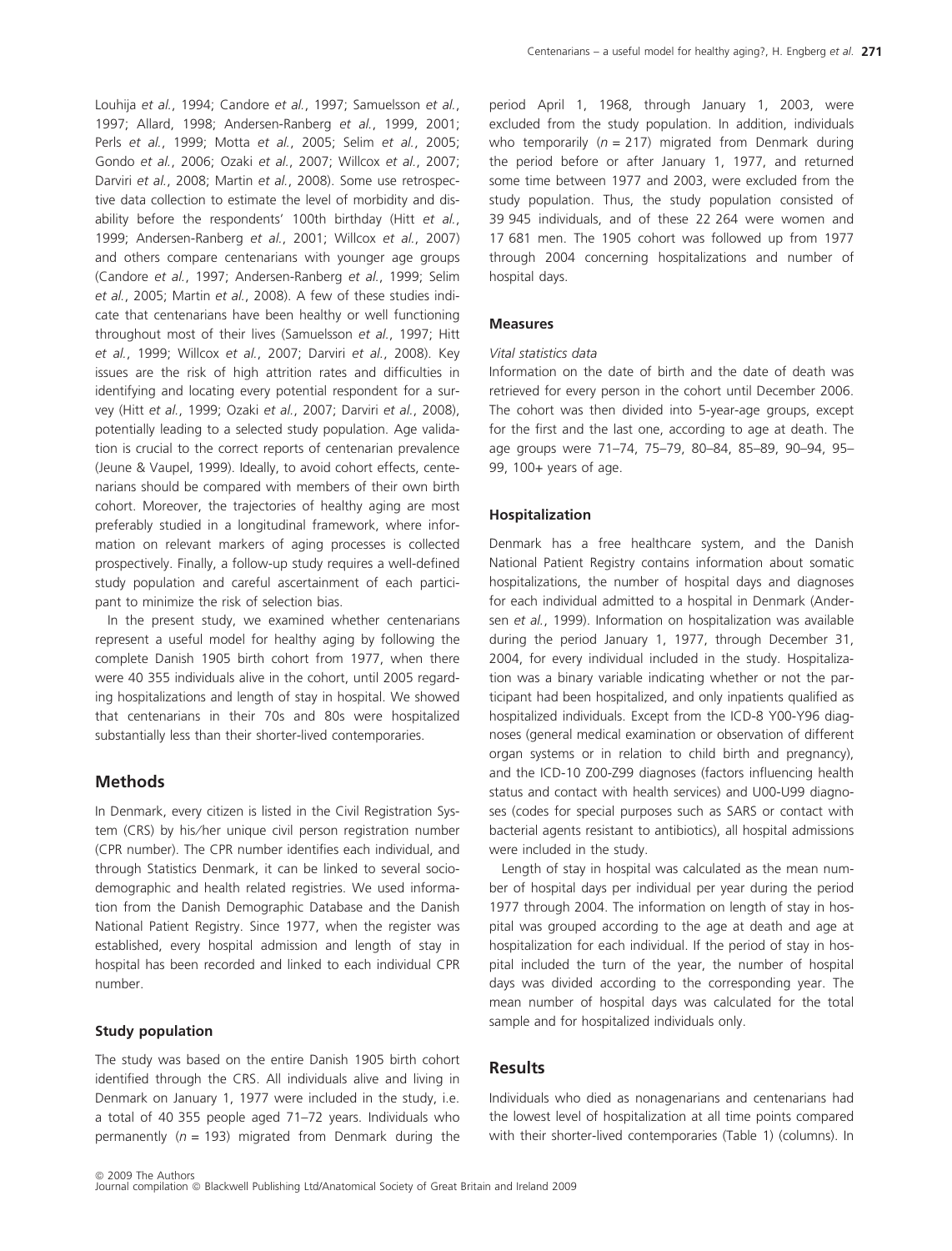## Table 1 Proportion of nonhospitalized individuals (%) by age period (years) and age at death (years) in the 1905 Cohortt

|                                   |                                              | Not hospitalized at age: |           |           |           |           |           |  |  |  |  |  |  |
|-----------------------------------|----------------------------------------------|--------------------------|-----------|-----------|-----------|-----------|-----------|--|--|--|--|--|--|
| Age at death                      | $\overline{N}$                               | $71 - 74$                | $75 - 79$ | $80 - 84$ | $85 - 89$ | $90 - 94$ | $95 - 99$ |  |  |  |  |  |  |
|                                   | Total sample – men and women ( $n = 39945$ ) |                          |           |           |           |           |           |  |  |  |  |  |  |
| $71 - 74$                         | 5484                                         | 19.1                     |           |           |           |           |           |  |  |  |  |  |  |
| $75 - 79$                         | 9012                                         | 57.2                     | 13.7      |           |           |           |           |  |  |  |  |  |  |
| $80 - 84$                         | 9494                                         | 68.4                     | 41.3      | 14.4      |           |           |           |  |  |  |  |  |  |
| $85 - 89$                         | 8506                                         | 74.9                     | 53.1      | 35.7      | 20.1      |           |           |  |  |  |  |  |  |
| $90 - 94$                         | 5261                                         | 79.3                     | 62.6      | 49.2      | 34.0      | 30.2      |           |  |  |  |  |  |  |
| $95 - 99$                         | 1829                                         | 81.7                     | 68.1      | 57.5      | 44.7      | 33.6      | 38.9      |  |  |  |  |  |  |
| $100+$                            | 359                                          | 80.5                     | 68.8      | 60.2      | 52.4      | 45.4      | 43.5      |  |  |  |  |  |  |
| Male subjects ( $n = 17681$ )     |                                              |                          |           |           |           |           |           |  |  |  |  |  |  |
| $71 - 74$                         | 3247                                         | 20.1                     |           |           |           |           |           |  |  |  |  |  |  |
| $75 - 79$                         | 4873                                         | 56.6                     | 13.9      |           |           |           |           |  |  |  |  |  |  |
| $80 - 84$                         | 4346                                         | 67.8                     | 41.3      | 13.1      |           |           |           |  |  |  |  |  |  |
| $85 - 89$                         | 3221                                         | 74.2                     | 53.2      | 36.3      | 18.1      |           |           |  |  |  |  |  |  |
| $90 - 94$                         | 1544                                         | 79.0                     | 63.9      | 50.6      | 35.6      | 27.1      |           |  |  |  |  |  |  |
| $95 - 99$                         | 400                                          | 78.3                     | 63.0      | 59.8      | 46.3      | 35.8      | 33.8      |  |  |  |  |  |  |
| $100+$                            | 50                                           | 76.0                     | 64.0      | 52.0      | 60.0      | 40.0      | 30.0      |  |  |  |  |  |  |
| Female subjects ( $n = 22, 264$ ) |                                              |                          |           |           |           |           |           |  |  |  |  |  |  |
| $71 - 74$                         | 2237                                         | 17.7                     |           |           |           |           |           |  |  |  |  |  |  |
| $75 - 79$                         | 4139                                         | 57.9                     | 13.6      |           |           |           |           |  |  |  |  |  |  |
| $80 - 84$                         | 5148                                         | 69.0                     | 41.2      | 15.5      |           |           |           |  |  |  |  |  |  |
| $85 - 89$                         | 5285                                         | 75.3                     | 53.1      | 35.4      | 21.3      |           |           |  |  |  |  |  |  |
| $90 - 94$                         | 3717                                         | 79.4                     | 62.1      | 48.6      | 33.3      | 31.5      |           |  |  |  |  |  |  |
| $95 - 99$                         | 1429                                         | 82.6                     | 69.6      | 56.8      | 44.3      | 33.0      | 40.3      |  |  |  |  |  |  |
| $100+$                            | 309                                          | 81.2                     | 69.6      | 61.5      | 51.1      | 46.3      | 45.6      |  |  |  |  |  |  |

†Individuals with a migration status were excluded from the analysis ( $n = 410$ ).

| Age at death                                 |      | Hospitalized at age: |           |           |     |           |     |           |     |           |     |       |         |  |  |
|----------------------------------------------|------|----------------------|-----------|-----------|-----|-----------|-----|-----------|-----|-----------|-----|-------|---------|--|--|
|                                              |      | $71 - 74$            |           | $75 - 79$ |     | $80 - 84$ |     | $85 - 89$ |     | $90 - 94$ |     | 95-99 |         |  |  |
|                                              | Ν    | Mean                 | <b>SE</b> | Mean      | SE  | Mean      | SE  | Mean      | SE  | Mean      | SE  | Mean  | SE      |  |  |
| Total sample – men and women ( $n = 39945$ ) |      |                      |           |           |     |           |     |           |     |           |     |       |         |  |  |
| $71 - 74$                                    | 5484 | 17.2                 | 0.3       |           |     |           |     |           |     |           |     |       |         |  |  |
| $75 - 79$                                    | 9012 | 5.5                  | 0.1       | 15.1      | 0.2 |           |     |           |     |           |     |       |         |  |  |
| $80 - 84$                                    | 9494 | 3.1                  | 0.1       | 5.6       | 0.1 | 14.0      | 0.2 |           |     |           |     |       |         |  |  |
| $85 - 89$                                    | 8506 | 2.0                  | 0.1       | 3.2       | 0.1 | 5.5       | 0.1 | 11.5      | 0.2 |           |     |       |         |  |  |
| $90 - 94$                                    | 5261 | 1.4                  | 0.1       | 2.1       | 0.1 | 3.1       | 0.1 | 5.1       | 0.1 | 7.2       | 0.2 |       |         |  |  |
| $95 - 99$                                    | 1829 | 1.3                  | 0.1       | 1.3       | 0.1 | 1.7       | 0.1 | 2.9       | 0.1 | 3.8       | 0.2 | 4.8   | $0.2\,$ |  |  |
| $100+$                                       | 359  | 1.0                  | 0.2       | 1.5       | 0.2 | 1.4       | 0.2 | 1.6       | 0.2 | 2.7       | 0.3 | 2.8   | 0.3     |  |  |
| Male subjects ( $n = 17681$ )                |      |                      |           |           |     |           |     |           |     |           |     |       |         |  |  |
| $71 - 74$                                    | 3247 | 16.0                 | 0.4       |           |     |           |     |           |     |           |     |       |         |  |  |
| $75 - 79$                                    | 4873 | 5.1                  | 0.2       | 14.1      | 0.3 |           |     |           |     |           |     |       |         |  |  |
| $80 - 84$                                    | 4346 | 2.8                  | 0.1       | 4.9       | 0.1 | 13.4      | 0.3 |           |     |           |     |       |         |  |  |
| $85 - 89$                                    | 3221 | 1.8                  | 0.1       | 2.6       | 0.1 | 4.3       | 0.1 | 10.7      | 0.3 |           |     |       |         |  |  |
| $90 - 94$                                    | 1544 | 1.3                  | 0.1       | 1.6       | 0.1 | 2.3       | 0.1 | 4.1       | 0.2 | 7.6       | 0.4 |       |         |  |  |
| $95 - 99$                                    | 400  | 1.6                  | 0.3       | 1.3       | 0.2 | 1.1       | 0.1 | 1.9       | 0.2 | 2.7       | 0.2 | 4.8   | 0.4     |  |  |
| $100+$                                       | 50   | 1.2                  | 0.6       | 0.9       | 0.2 | 1.1       | 0.4 | 1.1       | 0.4 | 2.2       | 0.4 | 2.8   | 0.6     |  |  |
| Female subjects ( $n = 22, 264$ )            |      |                      |           |           |     |           |     |           |     |           |     |       |         |  |  |
| $71 - 74$                                    | 2237 | 18.9                 | 0.5       |           |     |           |     |           |     |           |     |       |         |  |  |
| $75 - 79$                                    | 4139 | 6.0                  | 0.2       | 16.2      | 0.3 |           |     |           |     |           |     |       |         |  |  |
| $80 - 84$                                    | 5148 | 3.3                  | 0.1       | 6.1       | 0.2 | 14.5      | 0.3 |           |     |           |     |       |         |  |  |
| $85 - 89$                                    | 5285 | 2.2                  | 0.1       | 3.5       | 0.1 | 6.1       | 0.1 | 12.0      | 0.3 |           |     |       |         |  |  |
| $90 - 94$                                    | 3717 | 1.5                  | 0.1       | 2.2       | 0.1 | 3.5       | 0.1 | 5.6       | 0.2 | 7.1       | 0.2 |       |         |  |  |
| $95 - 99$                                    | 1429 | 1.2                  | 0.1       | 1.3       | 0.1 | 1.9       | 0.1 | 3.2       | 0.2 | 4.1       | 0.2 | 4.7   | 0.3     |  |  |
| $100+$                                       | 309  | 1.0                  | 0.2       | 1.6       | 0.2 | 1.5       | 0.2 | 1.7       | 0.2 | 2.7       | 0.3 | 2.7   | 0.3     |  |  |

†Individuals with a migration status were excluded from the analysis ( $n = 410$ ).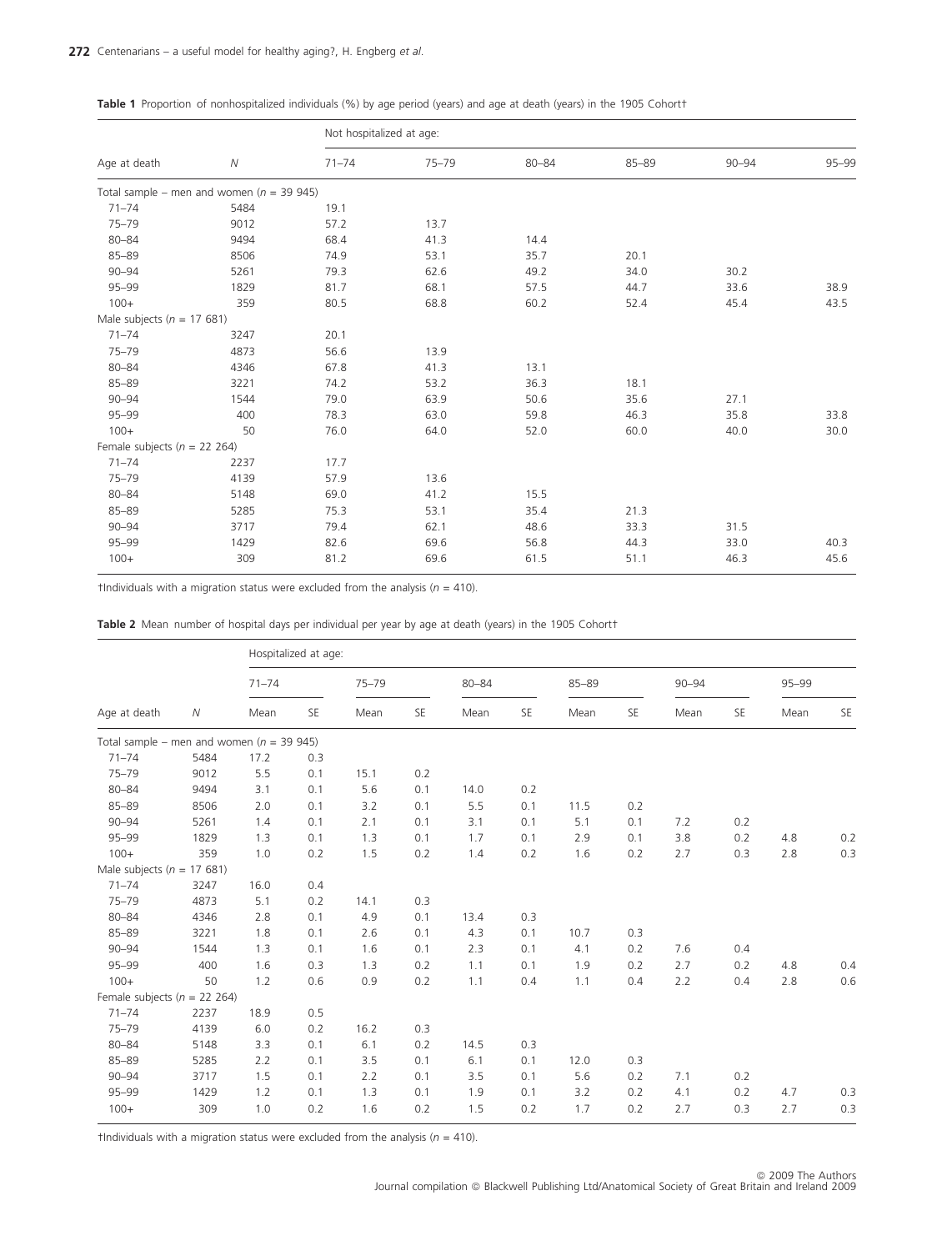**Table 3** Proportion of individuals (%) with  $>$  5 hospital days by age period (years) and age at death (years) in the 1905 Cohort†

|                                              |      | Hospitalized at age: |       |           |           |           |       |  |  |  |  |  |  |
|----------------------------------------------|------|----------------------|-------|-----------|-----------|-----------|-------|--|--|--|--|--|--|
| Age at death                                 | - N  | $71 - 74$            | 75-79 | $80 - 84$ | $85 - 89$ | $90 - 94$ | 95-99 |  |  |  |  |  |  |
| Total sample – men and women ( $n = 39945$ ) |      |                      |       |           |           |           |       |  |  |  |  |  |  |
| $71 - 74$                                    | 5484 | 59.2                 |       |           |           |           |       |  |  |  |  |  |  |
| $75 - 79$                                    | 9012 | 26.9<br>60.1         |       |           |           |           |       |  |  |  |  |  |  |
| $80 - 84$                                    | 9494 | 57.6<br>29.3<br>17.1 |       |           |           |           |       |  |  |  |  |  |  |
| 85-89                                        | 8506 | 12.3                 | 18.4  | 30.2      | 50.3      |           |       |  |  |  |  |  |  |
| $90 - 94$                                    | 5261 | 9.3                  | 12.4  | 18.2      | 29.4      | 35.8      |       |  |  |  |  |  |  |
| 95-99                                        | 1829 | 7.6                  | 7.7   | 10.3      | 17.1      | 23.6      | 26.5  |  |  |  |  |  |  |
| $100+$<br>359                                |      | 6.4                  | 8.6   | 8.6       | 10.6      | 17.8      | 18.9  |  |  |  |  |  |  |

†Individuals with a migration status were excluded from the analysis  $(n = 410)$ .

proximity to death, the proportion of nonhospitalized individuals decreased (rows). These trends were similar in both sexes. Twenty-eight (7.8%) of 359 centenarians had not been hospitalized from 71 years of age until age 100; of these 27 (8.7%) were women and one (2%) was a man.

Table 2 depicts the mean length of stay in hospital for the entire 1905 birth cohort, in total and stratified by sex. The mean number of hospital days per individual per year declined with increasing age at death in a dose–response fashion across all time periods (columns) and in both sexes. For example, at age 71–74, the length of stay in hospital declined from six hospital days per individual per year for women who died in their mid to late 70s to just 1 day for those who died as centenarians. The only exception in all age and death groups was for females at age 75–79 where later centenarians had a slightly higher mean number of hospital days compared to individuals dying in their late 90s. In proximity to death, the number of hospital days increased (rows), and also among those who died at advanced ages. However, with increasing age at death, the number of hospital days in the period prior to death declined (diagonal). These trends were similar for men and women. To examine the robustness of our analyses where all migrated people were excluded, we performed a sensitivity analysis including the temporarily migrated individuals (data not shown). However, no changes to the outcome of the study were observed.

Compared to birth cohort members, who died at younger ages, centenarians generally had the lowest proportion of individuals with more than five hospital days per period across all time periods (columns) (Table 3). In proximity to death, the proportion of individuals with more than five hospital days increased across all age groups (rows), and these trends were similar in both sexes (data not shown).

Focusing on the length of stay among hospitalized individuals, centenarians again had the lowest number of hospital days compared with shorter-lived members of the birth cohort (columns) (Table 4). For example, at age 71–74 among individuals who died in their late 70s, the mean number of hospital days per individual per year was 12.9 compared with 5.1 among centenarians. These trends were similar for men and women (data not shown). When the analyses were performed using the median instead of the mean, a similar pattern was observed in Table 4.

## Discussion

Danish centenarians from the 1905 birth cohort compared with their shorter-lived contemporaries experienced fewer hospitalizations and fewer hospital days at the same point in time during the years 1977 through 2004, and this trend was evident in both sexes. Not only were centenarians less hospitalized than their shorter-lived contemporaries, they also spent fewer days in hospital. This may reflect two important aspects of the health of the oldest old: first, centenarians seem to be able to postpone critical disease into their later years of life, and second, the diseases and co-morbidities that centenarians incur may be less severe, or influence the individual to a lesser extent, compared with their contemporaries who died at younger ages.

In proximity to death, there was a gradient of increasing number of hospital days in both sexes across all ages. This is

| Age at death $N$ n                         |           |  | Hospitalized at age: |  |       |                  |       |  |                  |       |  |                  |       |  |                  |  |  |         |  |
|--------------------------------------------|-----------|--|----------------------|--|-------|------------------|-------|--|------------------|-------|--|------------------|-------|--|------------------|--|--|---------|--|
|                                            | $71 - 74$ |  | 75–79                |  | 80-84 |                  | 85–89 |  |                  | 90–94 |  |                  | 95–99 |  |                  |  |  |         |  |
|                                            |           |  | Mean SE <i>n</i>     |  |       | Mean SE <i>n</i> |       |  | Mean SE <i>n</i> |       |  | Mean SE <i>n</i> |       |  | Mean SE <i>n</i> |  |  | Mean SE |  |
| Total sample – men and women $(n = 39945)$ |           |  |                      |  |       |                  |       |  |                  |       |  |                  |       |  |                  |  |  |         |  |

95–99 1829 335 6.9 0.5 583 4.1 0.2 778 4.1 0.2 1011 5.3 0.2 1215 5.7 0.2 1118 7.8 0.3 100+ 359 70 5.1 0.7 112 4.8 0.5 143 3.6 0.4 171 3.4 0.3 196 4.9 0.4 203 4.9 0.4

Table 4 Mean number of hospital days per individual per year among hospitalized individuals by age at death (years) in the 1905 Cohortt

90–94 5261 1090 6.9 0.2 1965 5.5 0.2 2673 6.2 0.2 3472 7.8 0.2 3672 10.4 0.2

†Individuals with a migration status were excluded from the analysis ( $n = 410$ ).

75–79 9012 3859 12.9 0.3 7773 17.5 0.3

71–74 5484 4434 21.3 0.4

80–84 9494 2997 9.7 0.2 5577 9.5 0.2 8125 16.4 0.2

85–89 8506 2137 8.0 0.3 3987 6.7 0.1 5467 8.5 0.1 6796 14.4 0.2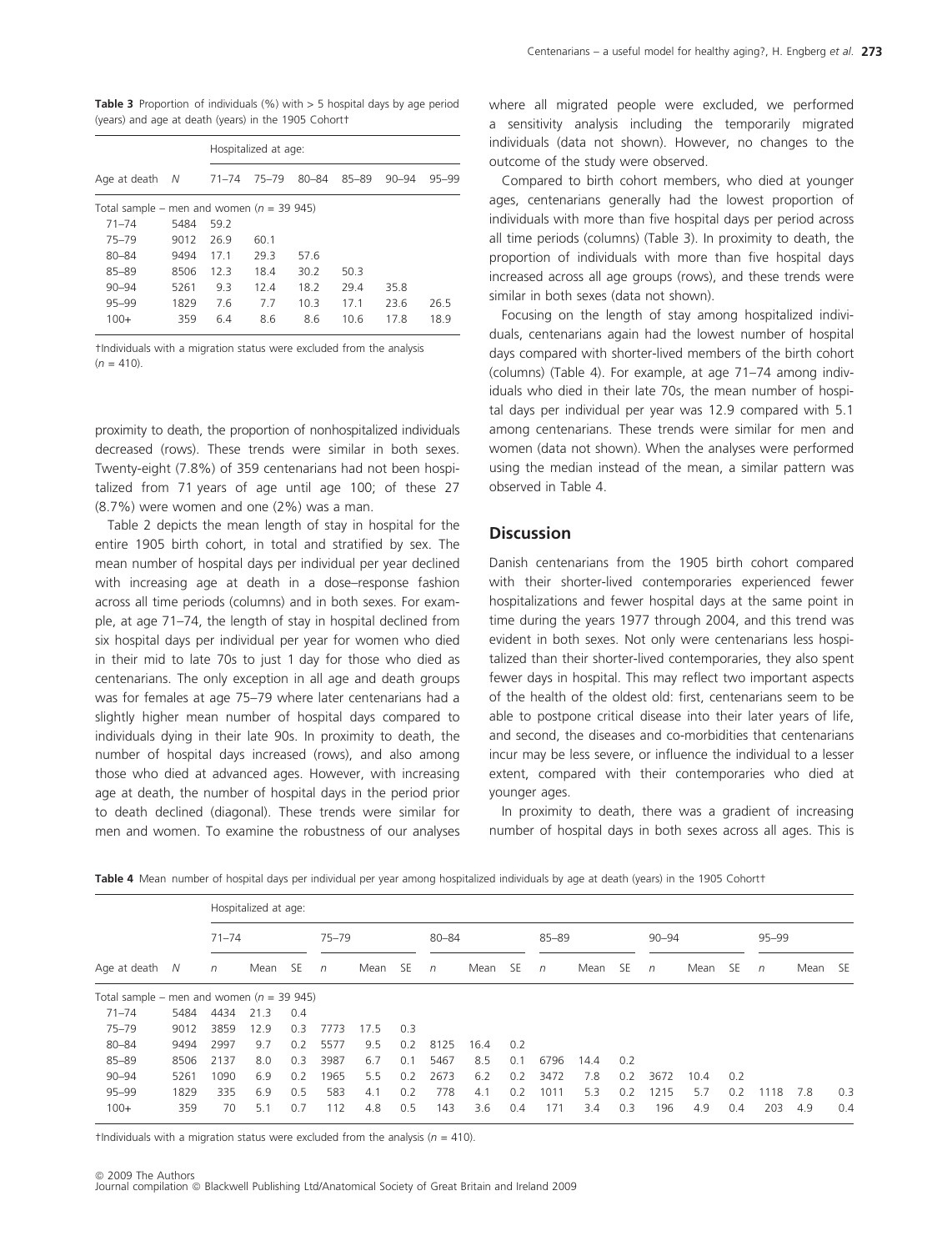consistent with a number of health economic studies that show that during the last year of life, healthcare expenditures markedly increase because of the high 'cost of dying' (Miller, 2001; Madsen et al., 2002a,b). The mean number of hospital days prior to death decreased with higher age at death. This may on one hand indicate a fairly rapid decline in health before death in very old age, or on the other hand that the oldest old are less likely to be admitted to hospital, partly because of less aggressive medical care and treatment among the oldest-old population and the frequent use of long-term care facilities in this segment of the population (Lubitz & Riley, 1993; Perls & Wood, 1996; Levinsky et al., 2001; Seshamani & Gray, 2004). Finally, the change may partly reflect change in hospital practice because, over the study period, the length of hospital admissions has been reduced substantially.

In the present study, only approximately 8% of centenarians had not been hospitalized in the age of 71 through 100 years. However, centenarians, compared with their shorter-lived contemporaries, were hospitalized substantially less at the same point in time, indicating a postponement of critical disease into later years of life. A previous study by Evert et al. (2003), based on retrospective methodology, characterizes centenarians according to three different morbidity profiles: survivors (age-associated disease before the age of 80 years), delayers (age-associated disease after the age of 80 years), and escapers (without common age-associated disease before 100 years of age). Of the 424 centenarians included in the study, 19% fit the escaper profile whereas 43% were delayers and 38% were survivors (Evert et al., 2003). Our study suggests that only a smaller proportion of centenarians seem to escape critical disease measured as hospitalization throughout life.

The comparison between studies of morbidity profiles among the oldest old may, however, have certain constraints because the inclusion of different types and numbers of diagnoses, variations in definition of disease and different time frames, affect the prevalence estimates of morbidity. For example, in the present study, the relatively low prevalence of nonhospitalized centenarians during the 29-year period prior to their 100th birthday may arise because of the inclusion of practically all inpatient diagnoses. Had we included fewer diagnoses, a different prevalence estimate may have been evident.

A few of the earlier studies have indicated that centenarians may represent healthy aging (Hitt et al., 1999; Willcox et al., 2007). However, these studies were based on retrospective data collection and did not include any control group. The present study lends support to these previous studies on the basis of improved methodology. By using a longitudinal design and an entire birth cohort as our study population, we were able to compare the centenarians with their most appropriate controls, namely individuals belonging to their own birth cohort. Intra-cohort comparison eliminates cohort effects in health and healthcare utilization. For example, the improvements in healthcare technology and medical care and treat-

ment over time may introduce bias in the comparison of individuals belonging to different birth cohorts.

The cohort was population based with only a small number of individuals migrating to and from Denmark during the period 1968 through 2003. A sensitivity analysis including the temporarily migrated individuals did not change the outcome of the study.

We used hospitalization and number of hospital days as markers of healthy aging. During the 29-year follow up, the Danish healthcare system has undergone considerable changes. First, the outpatient care and service have improved considerably, and as a consequence, this has in recent years led to fewer hospitalizations per patient and a higher proportion of medical care and treatment relocated to both the general practitioners (GPs) and to specialized medical care units (Ministry of Prevention and Health, 2007; The Danish National Board of Health, 2007). Second, the average number of hospital days per patient has decreased, possibly because of accelerated continuity of care, enhanced treatment methods and diagnostic procedures (Ministry of Prevention and Health, 2007). Third, over the 29-year follow-up period, the Danish healthcare system has moved towards an era of less agism, i.e. compared with 20 years ago, today it is not un-common for a nonagenarian to have a hip replacement or undergo major heart surgery. The above-mentioned reorganizations within the Danish healthcare system influence the pattern of hospitalization and the number of hospital days over time. However, the reorganizations largely work in the same direction, i.e. towards fewer hospitalizations and number of hospital days per patient in recent years, and because we compare the same cohort (1905) for the same calendar years, our analyses are not sensitive to these time trends.

The use of hospitalization and length of stay in hospital as markers of health is widely accepted, especially in a country like Denmark, which is well known for its social welfare system including free health insurance coverage for each citizen. The welfare system covers every individual, independent of income, social class and civil status. This makes Danish hospitalization data less confounded by for example socio-economic status than in most other settings. However, in using hospitalization as the only marker of health, the study may be too restrictive because hospitalization mainly reflects critical illness and disease. We cannot rule out that different trends may have been found if we would have had information for other aspects of health, for example GP visits and medication use.

In conclusion, our study showed that centenarians have been healthier than their contemporaries who died at younger ages. Within a longitudinal framework, we found a clear and consistent inverse relationship between being hospitalized and length of stay in hospital and age at death. Nonagenarians and centenarians had the lowest number of hospitalizations and hospital days at practically all time points during the 29-year follow up. This underscores the importance of centenarians as a unique subgroup of the population and supports the use of centenarians as a useful model for healthy aging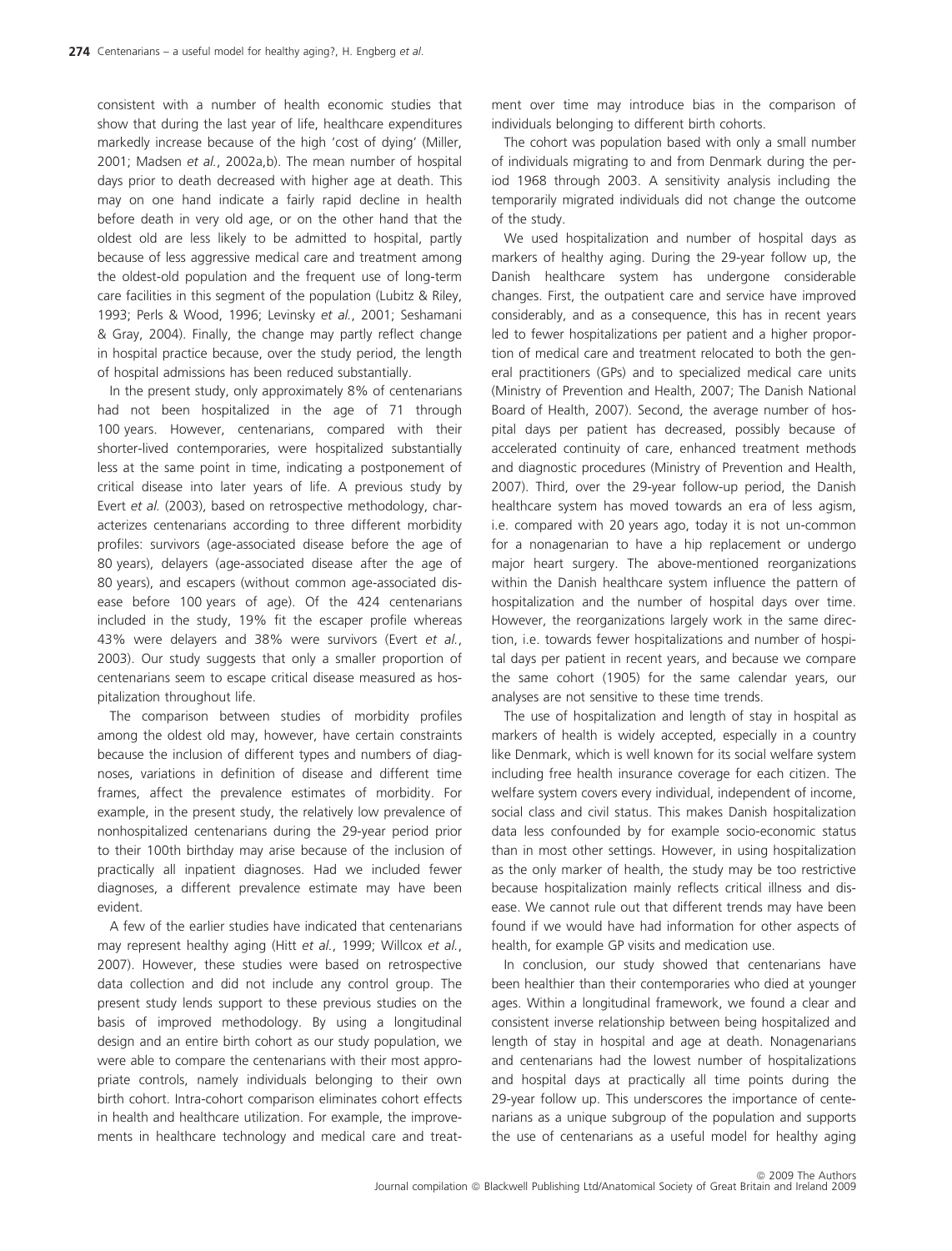with respect to the identification of fixed traits associated with exceptional longevity, such as genotype.

## Acknowledgments

The study was supported by U.S. National Institute on Aging Research Grant NIA-PO1-AG08761. The Danish Aging Research Center is supported by a grant from the VELUX foundation.

## References

- Allard M (1998) The centenarians. A model of successful aging. Soins. Gerontol. June, 6–15.
- Andersen TF, Madsen M, Jorgensen J, Mellemkjoer L, Olsen JH (1999) The Danish National Hospital Register. A valuable source of data for modern health sciences. Dan. Med. Bull. 46, 263–268.
- Andersen SL, Terry DF, Wilcox MA, Babineau T, Malek K, Perls TT (2005) Cancer in the oldest old. Mech. Ageing Dev. 126, 263– 267.
- Andersen-Ranberg K, Christensen K, Jeune B, Skytthe A, Vasegaard L, Vaupel JW (1999) Declining physical abilities with age: a crosssectional study of older twins and centenarians in Denmark. Age Ageing 28, 373–377.
- Andersen-Ranberg K, Schroll M, Jeune B (2001) Healthy centenarians do not exist, but autonomous centenarians do: a population-based study of morbidity among Danish centenarians. J. Am. Geriatr. Soc. 49, 900–908.
- Beregi E, Klinger A (1989) Health and living conditions of centenarians in Hungary. Int. Psychogeriatr. 1, 195-200.
- Bernstein AM, Willcox BJ, Tamaki H, Kunishima N, Suzuki M, Willcox DC, Yoo JS, Perls TT (2004) First autopsy study of an Okinawan centenarian: absence of many age-related diseases. J. Gerontol. A Biol. Sci. Med. Sci. 59, 1195-1199.
- Berzlanovich AM, Keil W, Waldhoer T, Sim E, Fasching P, Fazeny-Dorner B (2005) Do centenarians die healthy? An autopsy study. J. Gerontol. A Biol. Sci. Med. Sci. 60, 862-865.
- Candore G, Di LG, Mansueto P, Melluso M, Frada G, Li VM, Esposito PM, Drago A, Di SA, Caruso C (1997) Prevalence of organ-specific and non organ-specific autoantibodies in healthy centenarians. Mech. Ageing Dev. 94, 183–190.
- Christensen K, Johnson TE, Vaupel JW (2006) The quest for genetic determinants of human longevity: challenges and insights. Nat. Rev. Genet. 7, 436–448.
- Darviri C, Demakakos P, Charizani F, Tigani X, Tsiou C, Chalamandaris AG, Tsagkari C, Chliaoutakis J (2008) Assessment of the health status of Greek centenarians. Arch. Gerontol. Geriatr. 46, 67-78.
- Depp CA, Jeste DV (2006) Definitions and predictors of successful aging: a comprehensive review of larger quantitative studies. Am. J. Geriatr. Psychiatry 14, 6–20.
- Evert J, Lawler E, Bogan H, Perls T (2003) Morbidity profiles of centenarians: survivors, delayers, and escapers. J. Gerontol. A Biol. Sci. Med. Sci. 58, 232–237.
- Franceschi C, Bonafe M (2003) Centenarians as a model for healthy aging. Biochem. Soc. Trans. 31, 457-461.
- Franceschi C, Bezrukov V, Blanche H, Bolund L, Christensen K, De BG, Deiana L, Gonos E, Hervonen A, Yang H, Jeune B, Kirkwood TB, Kristensen P, Leon A, Pelicci PG, Peltonen L, Poulain M, Rea IM, Remacle J, Robine JM, Schreiber S, Sikora E, Slagboom PE, Spazzafumo L, Stazi MA, Toussaint O, Vaupel JW (2007) Genetics of

healthy aging in Europe: the EU-integrated project GEHA (GEnetics of Healthy Aging). Ann. N Y Acad. Sci. 1100, 21-45.

- Gondo Y, Hirose N, Arai Y, Inagaki H, Masui Y, Yamamura K, Shimizu K, Takayama M, Ebihara Y, Nakazawa S, Kitagawa K (2006) Functional status of centenarians in Tokyo, Japan: developing better phenotypes of exceptional longevity. J. Gerontol. A Biol. Sci. Med. Sci. 61, 305–310.
- Hitt R, Young-Xu Y, Silver M, Perls T (1999) Centenarians: the older you get, the healthier you have been. Lancet 354, 652.
- Jeune B (2002) Living longer but better? Aging Clin. Exp. Res. 14, 72–93.
- Jeune B, Vaupel JW (1999) Validation of Exceptional Longevity. Odense: Odense University Press.
- Levinsky NG, Yu W, Ash A, Moskowitz M, Gazelle G, Saynina O, Emanuel EJ (2001) Influence of age on Medicare expenditures and medical care in the last year of life. JAMA 286, 1349–1355.
- Long Life Family Study (2008) Available at: http://www.biostat. wustl.edu/llfs. National Institute on Aging (NIA). Last accessed: 7 April 2009.
- Louhija J, Miettinen HE, Kontula K, Tikkanen MJ, Miettinen TA, Tilvis RS (1994) Aging and genetic variation of plasma apolipoproteins. Relative loss of the apolipoprotein E4 phenotype in centenarians. Arterioscler. Thromb. 14, 1084–1089.
- Lubitz JD, Riley GF (1993) Trends in Medicare payments in the last year of life. N. Engl. J. Med. 328, 1092–1096.
- Madsen J, Serup-Hansen N, Kragstrup J, Kristiansen IS (2002a) Ageing may have limited impact on future costs of primary care providers. Scand. J. Prim. Health Care 20, 169-173.
- Madsen J, Serup-Hansen N, Kristiansen IS (2002b) Future health care costs – do health care costs during the last year of life matter? Health Policy  $62$ , 161–172.
- Martin GM (2000) Some new directions for research on the biology of aging. Ann. N Y Acad. Sci.  $908$ , 1-13.
- Martin P, Kliegel M, Rott C, Poon LW, Johnson MA (2008) Age differences and changes of coping behavior in three age groups: findings from the Georgia Centenarian Study. Int. J. Aging Hum. Dev. 66, 97–114.
- Miller T (2001) Increasing longevity and Medicare expenditures. Demography 38, 215–226.
- Ministry of Prevention and Health (2007) Sundhedssektoren i tal 2007. Copenhagen, Denmark: Ministry of Prevention and Health.
- Motta M, Bennati E, Ferlito L, Malaguarnera M, Motta L (2005) Successful aging in centenarians: myths and reality. Arch. Gerontol. Geriatr. 40, 241–251.
- Ozaki A, Uchiyama M, Tagaya H, Ohida T, Ogihara R (2007) The Japanese Centenarian Study: autonomy was associated with health practices as well as physical status. J. Am. Geriatr. Soc. 55, 95-101.
- Perls TT, Wood ER (1996) Acute care costs of the oldest old: they cost less, their care intensity is less, and they go to nonteaching hospitals. Arch. Intern. Med. 156, 754–760.
- Perls TT, Bochen K, Freeman M, Alpert L, Silver MH (1999) Validity of reported age and centenarian prevalence in New England. Age Ageing 28, 193–197.
- Poon LW, Clayton GM, Martin P, Johnson MA, Courtenay BC, Sweaney AL, Merriam SB, Pless BS, Thielman SB (1992) The Georgia Centenarian Study. Int. J. Aging Hum. Dev. 34, 1-17.
- Rowe JW, Kahn RL (1998) Successful aging. Aging (Milano) 10, 142– 144.
- Samuelsson SM, Alfredson BB, Hagberg B, Samuelsson G, Nordbeck B, Brun A, Gustafson L, Risberg J (1997) The Swedish Centenarian Study: a multidisciplinary study of five consecutive cohorts at the age of 100. Int. J. Aging Hum. Dev. 45, 223-253.